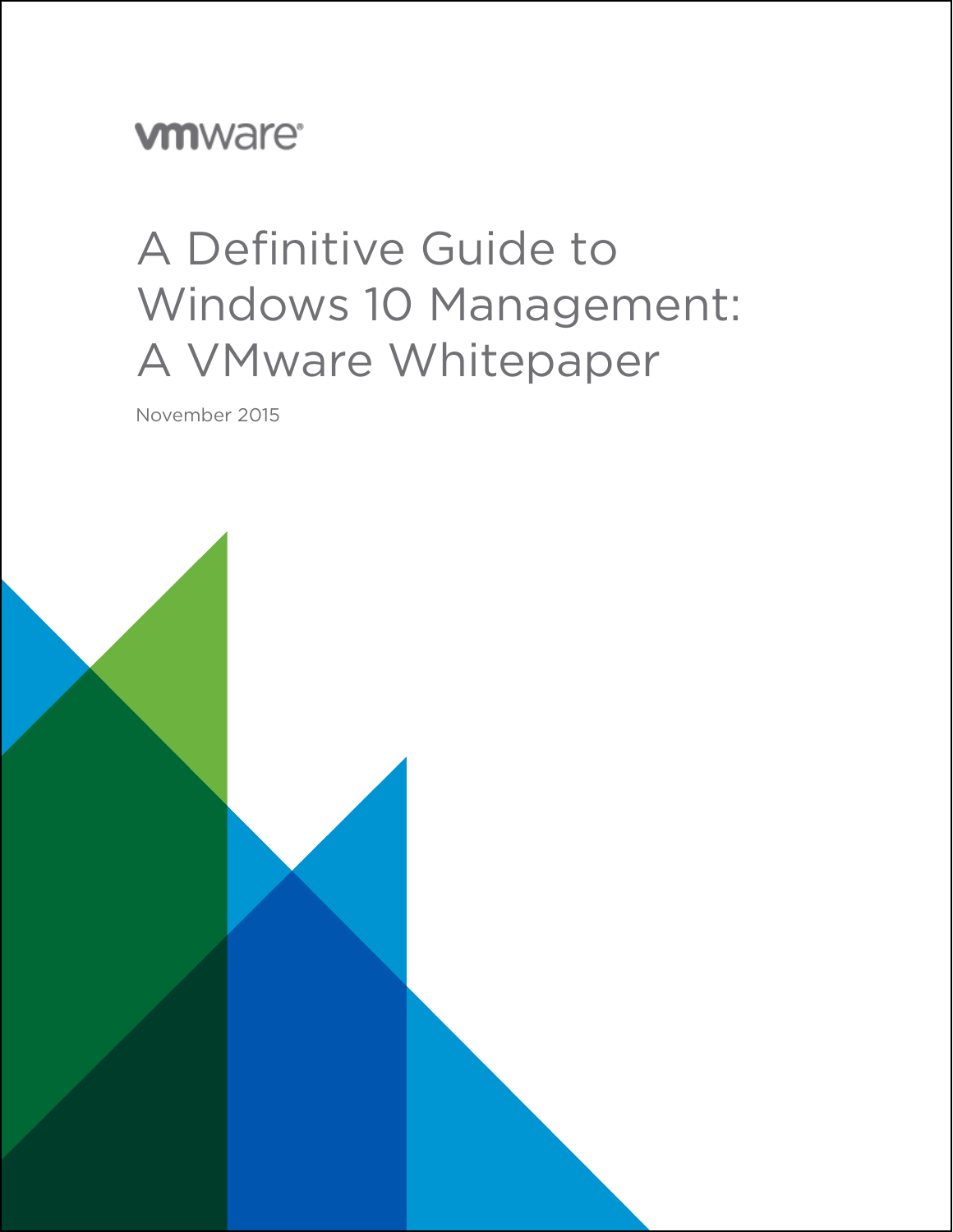

### **Table of Contents**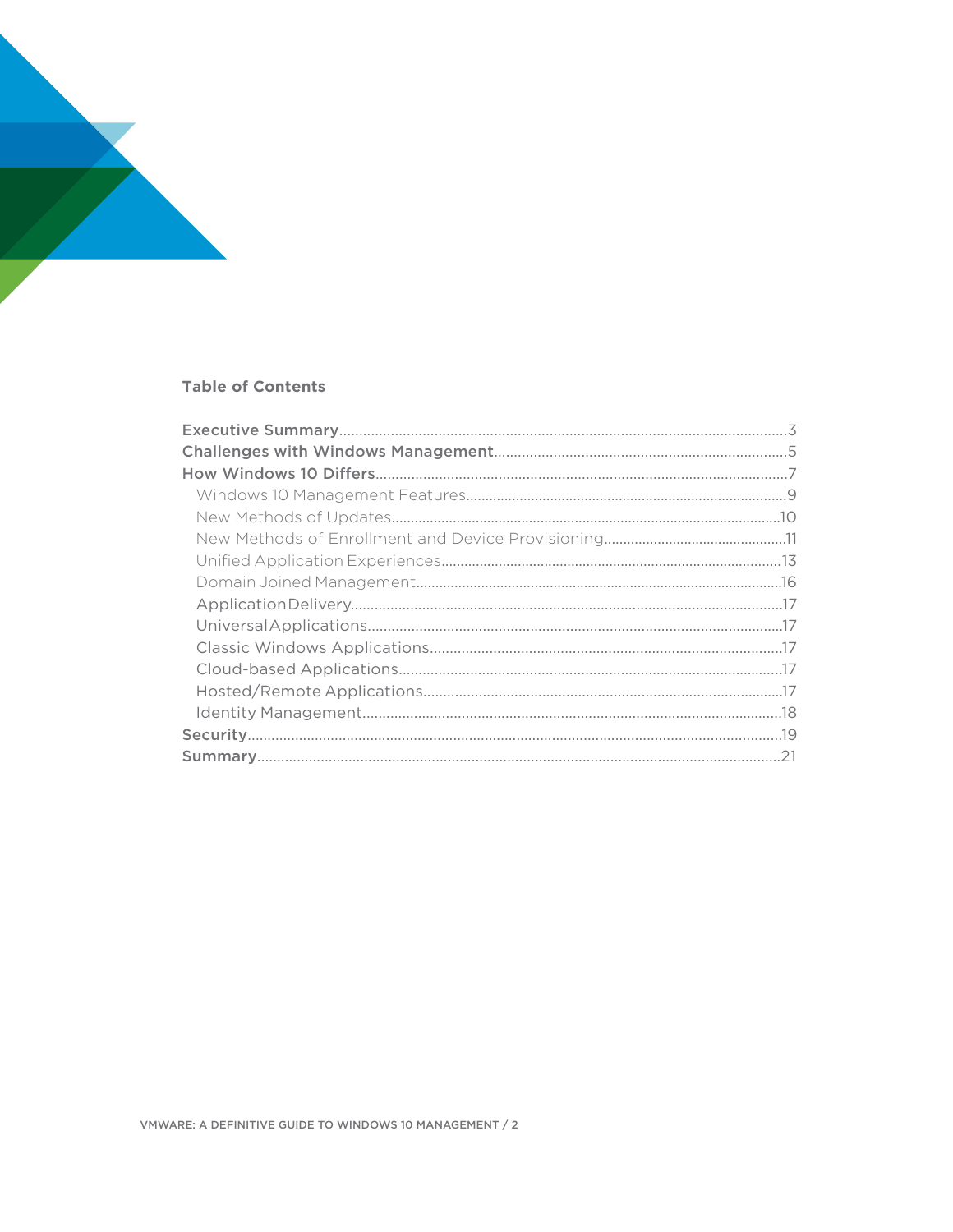

# Executive Summary

With Windows 10, Microsoft introduces a consolidated operating system (OS) platform that changes how organizations treat the management of End-User Computing (EUC) environments.

Windows 10 mobile management technologies are easier, faster, and less complex than prior versions of Windows. These fundamentally different "mobile-first" changes are broad and far-reaching in terms of IT management issues involving platform updates, the cadence of change, application design and delivery, end-user autonomy, and enhanced security. This new way of managing Windows is more closely aligned to the enterprise mobile management (EMM) based approaches found in mobile management tools today.

Windows 10 has many important characteristics and features that will have a significant impact on organizations. The mobile and cloud features change Windows from a PC-centric OS to one that is device agnostic and critical to an organization's digital workplace.

The key management enhancements that Windows 10 introduces include:

- Dynamic and continuous updates
- Universal applications that work across different devices
- Cloud-based directory integration and services
- Enterprise Data Protection
- Seamless user experiences
- Windows Store and Business Store Portal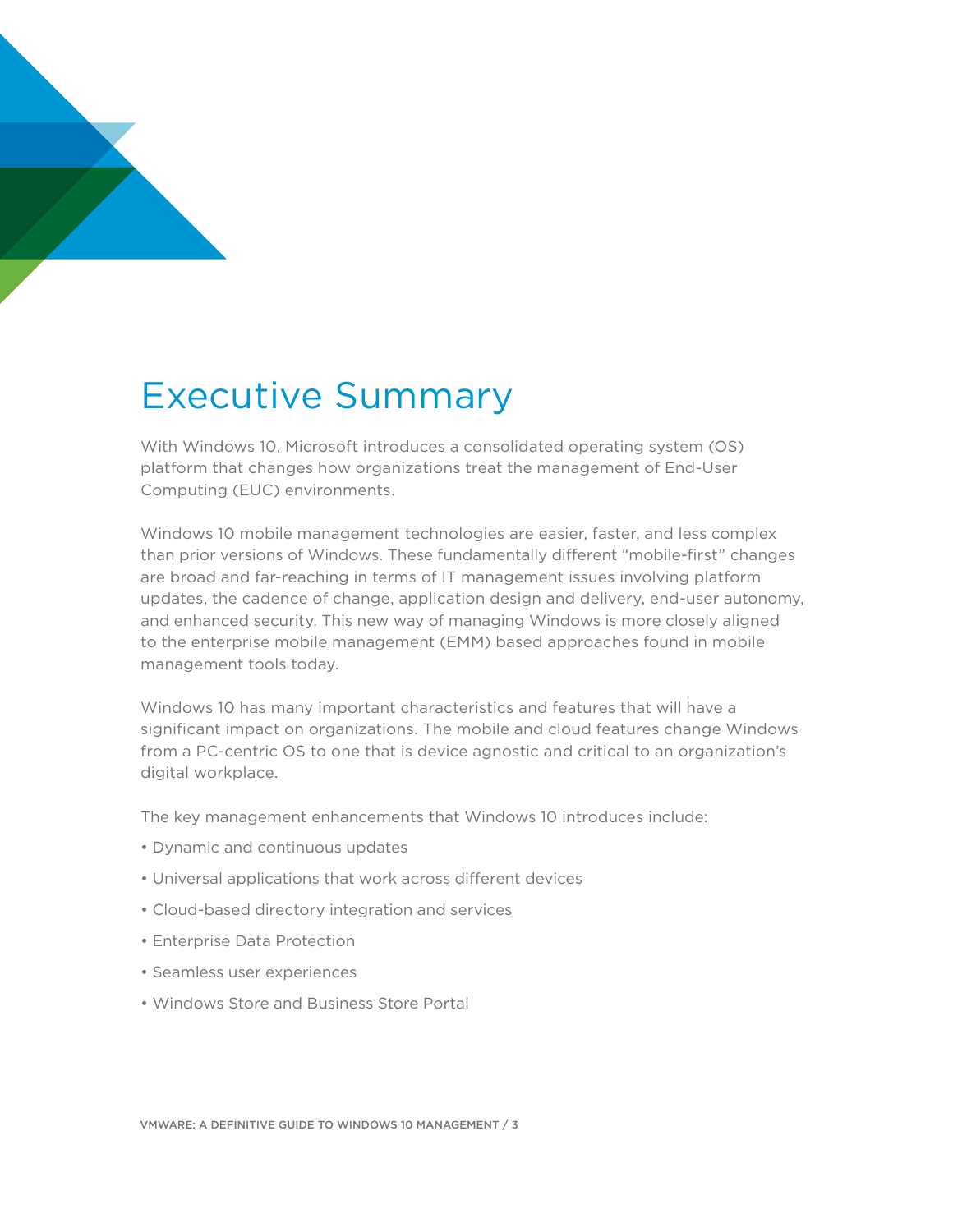For many customers, implementing new ways to manage Windows can be overwhelming; the tools, processes, and skill sets for EMM management are different than that of PC management. Microsoft recognizes the value of not being overly aggressive when positioning new management technology with its current customers and allows IT administrators to manage Windows 10 much the same way as Windows XP, Windows 7, or even Windows 8. Customers who view Windows 10 exclusively as a PC platform often cite that management consistency between older versions of Windows is a top criterion when contemplating OS migrations.

This whitepaper provides an overview of how Windows management evolved from a rigid and disruptive PC-centric approach to one offering a flexible and light-touch model. It will also delve into the specific management technologies that Windows 10 introduces, as well as leveraging conventional Windows management tools that are in use today.

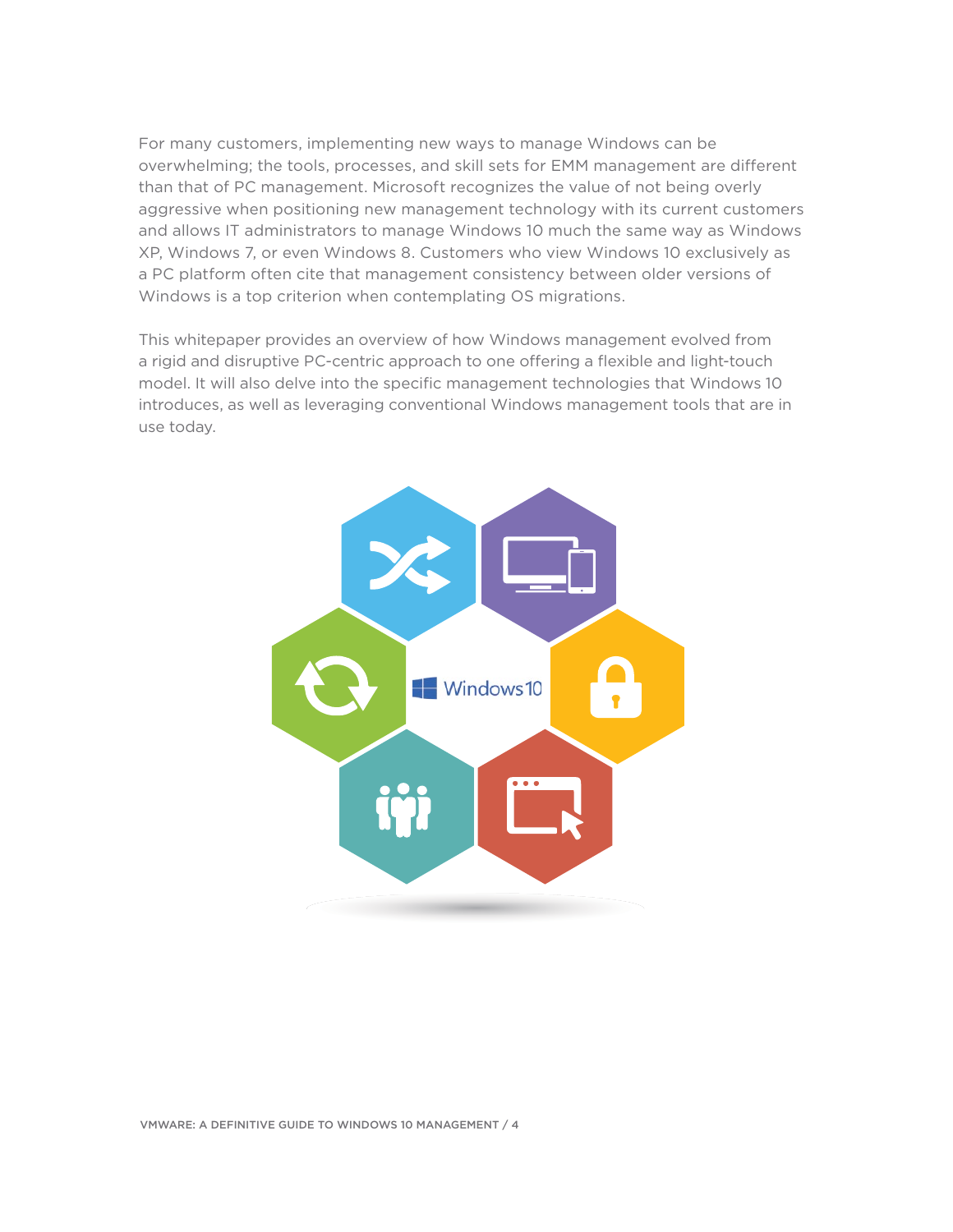### Challenges with Windows Management

Windows Management has been a long and difficult journey for IT organizations over the past 20 years – traditionally very complex, costly, siloed, heavy-weight, and error-prone. Further, the restrictions of being network connected, domain-joined, and running on either a desktop or laptop made Windows management restrictive in use and limited in capability. Through the decades, the dynamics of management evolved to where management requirements now include:

- Application delivery
- Patch management
- Inventory
- Reporting
- Analytics
- Security management
- Policy management
- Data backup

Despite the best efforts of vendors and customers, the principles that underpin Windows architecture remained largely unchanged, which resulted in organizations spending a disproportionate amount of their operational budget on maintenance and support for PCs, Windows, users, and their configurations – all with often minimal success.

For example, it is not uncommon that new PCs are delivered to users in a well-managed state, whereby the configuration, settings, applications, etc., are integrated for optimal use. Initial configurations work well enough for a while, or until things change. Over time, users often unknowingly make changes to their configuration, become targets to malware, or have new application requirements that make the standard configuration vulnerable, obsolete, or unstable. IT staff then begins a series of triage tactics to provide temporary fixes. It is not uncommon for PC performance to deteriorate to a point where IT admins need to completely refresh the machine by wiping and replacing the image.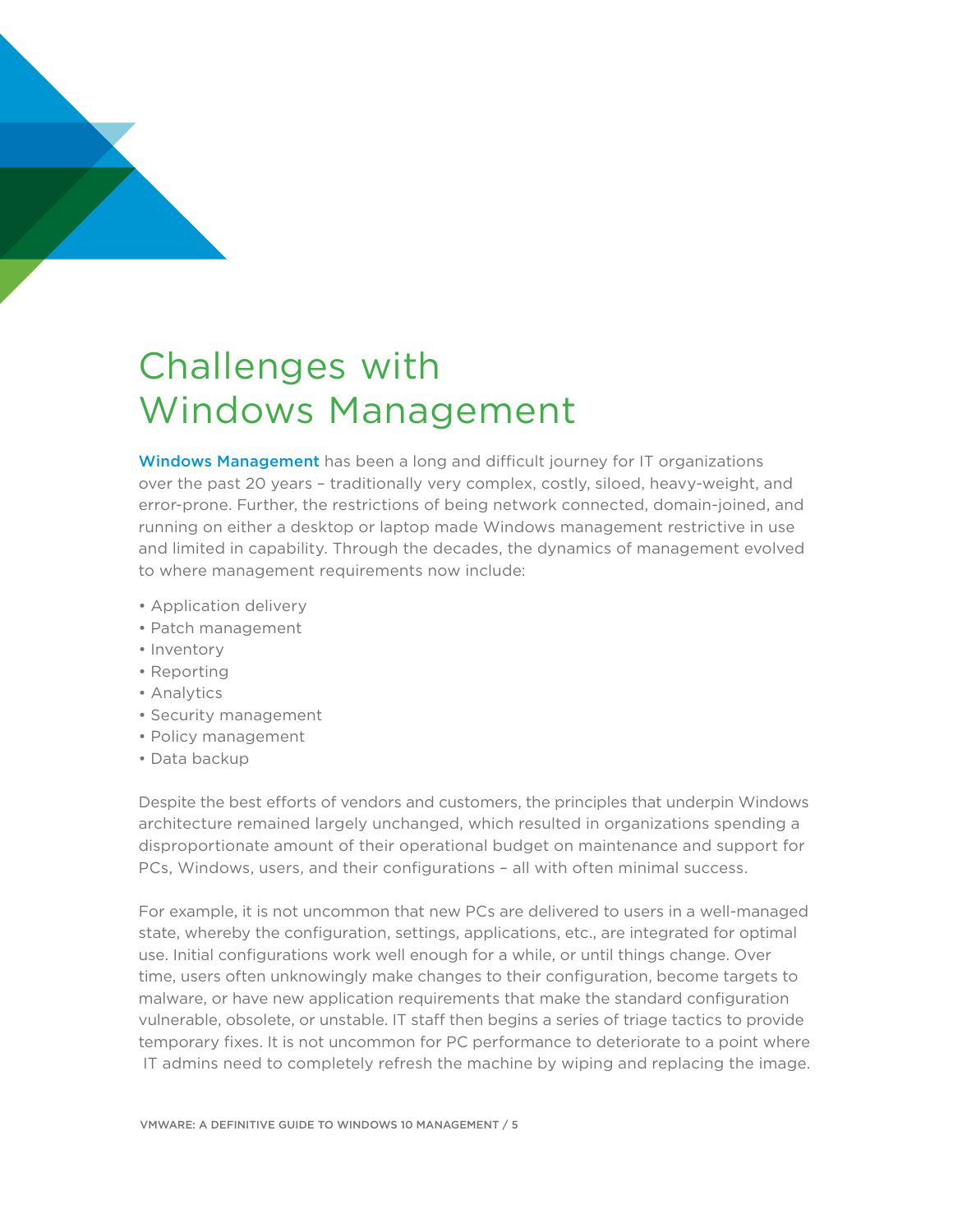#### **Classic Windows**

Desktop/laptop devices LAN attached Organization supplied device Limited app choice Specific versions of Windows On-premises apps On-premises management Enterprise policies and controls Heavy firewall use for boundary protection Images based on specific use cases Service packs, patch Tuesday, regression testing M-F / 8-5 operations

#### **Windows 10**

Desktops, laptops, smartphones, xbox, Surface Organization and BYOD supplied devices Business and personal apps and data Windows, iOS, Chrome, Android Apps and management both in and out of the organization App types include universal, classic Windows, SaaS, Web, published Lightweight cloud management Out of the box enrollment Unified application catalog No imaging 24x7x365 for personal and org

The scenario above impacts nearly every customer with PCs in use. It is not uncommon for operational costs to represent nearly 40% of all PC-related costs, and with little or no benefit to either the user or enterprise. In addition, costs associated with lost productivity (e.g. downtime, help desk time, time lost to reboots because of system instability) further add to organizational burden. This includes indirect costs, which often go unmeasured or ignored.

Organizations and users need a better way – one that is easier, simpler, more reliable, and more secure. The new EMM technologies in Windows 10 introduce better ways to address many traditional management shortfalls and will elevate productivity and security of the user at a lower cost. Customers should be mindful to the inevitable impact this has on the organization; according to Gartner, "By 2018, the number of organizations managing a portion of their PCs/Macs with an EMM system will rise from less than 1% today to 40%."1

1 Predicts 2016: Mobile and Wireless," Gartner Research G00273934, October 2015.

VMWARE: A DEFINITIVE GUIDE TO WINDOWS 10 MANAGEMENT / 6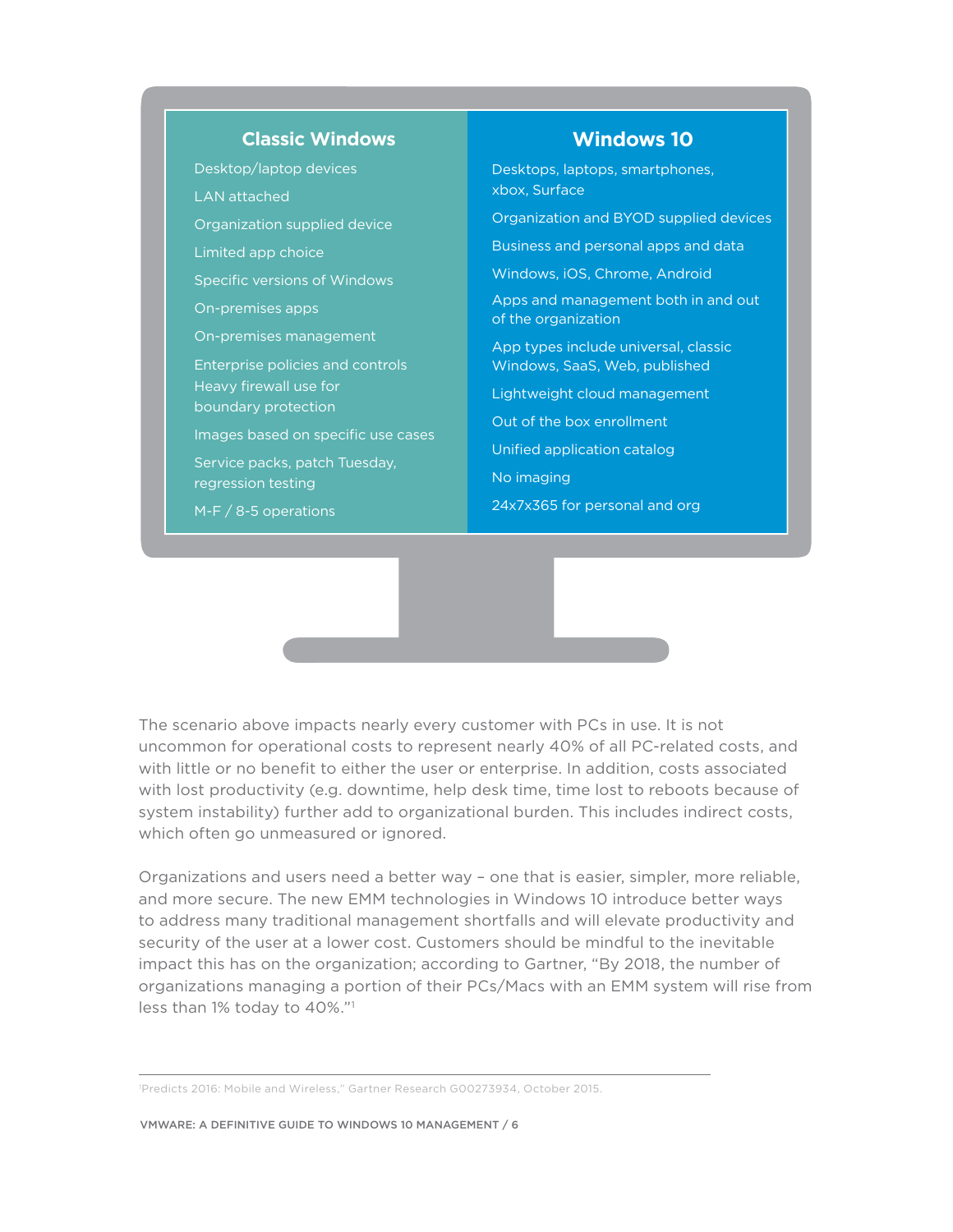## How Windows 10 Differs

Time waits for no man, or technology. EUC has had phenomenal growth beyond the PC; device diversity in the hands of users is the de facto standard today. The first choice for many users is often a mobile device (laptop, tablet, or smartphone), for use both in and out of the office.



#### **Group Policy Object (GPO) transitioning to EMM**

Managing this diversity requires a new approach that is fundamentally different to that of legacy PC management. Legacy Windows management is largely dependent upon GPOs, which while effective for PCs on an enterprise network, are difficult for devices not on the network. This means that emergency updates and fixes are inconsistently delivered, bringing unnecessary risk to organizational data and users. GPOs are also OS-version specific, which means that organizations embracing a BYOD strategy will have exposure and risk. Pre Windows 10 BYOD management requires a separate EMM-based management infrastructure, which adds cost, complexity, and redundant operations for organizations.



#### **Sandboxes and Primitives**

EMM employs a fundamentally different approach to platform control. Mobile operating systems, such as iOS, Android, and now Windows 10, have an underlying "sandbox" architecture that creates environments of separation and isolation on a device. Sandboxing protects the OS kernel from rogue applications, virus, malware, etc. Sandboxing touches all major components (including memory, storage, and data) so that each application is protected from the actions of any other application on the device. Windows 10, along with other mobile operating systems, also includes enterprise management primitives that offer more granular control of additional OS management functionality, such as adding and removing applications, network controls, certificate storage, and per-application VPN functionality. This means that organizations have much more latitude with configuring devices without compromising the integrity of the kernel.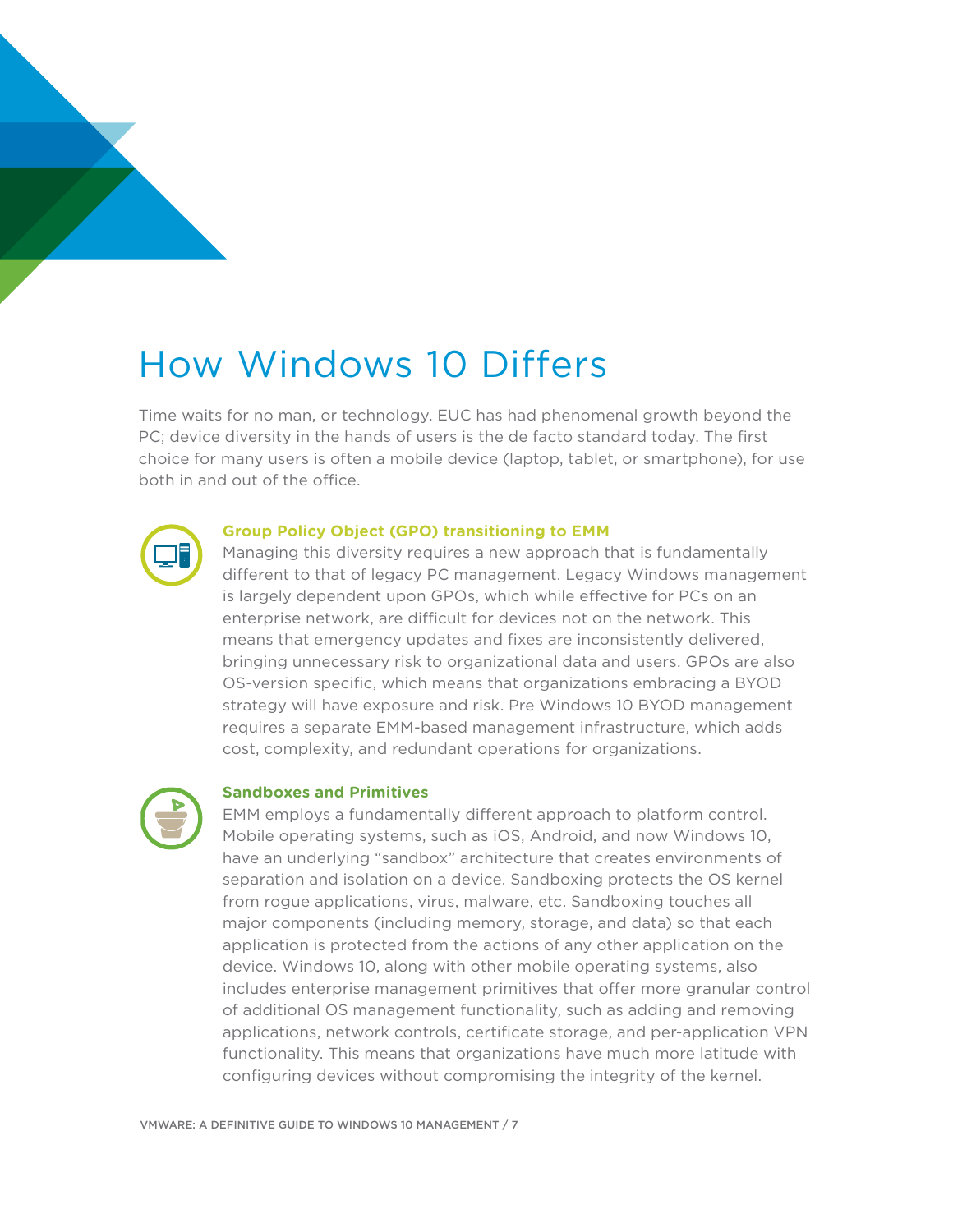

#### **Common APIs across all devices**

The success of an application is, in part, dependent upon the success of the underlying operating system. When PCs were the only devices, having a single version of Windows simplified application development, delivery, and management – ultimately making Windows a success.

As platforms and device types diversified, developers faced a choice of competing platforms. APIs were not unified across mobile, desktop, and embedded versions of Windows. With Windows 10, Microsoft has introduced a unified set of APIs ("Universal Applications") so that developers can write a single code base and have it run and managed on any device. This simplifies application development, platform support, and device management for organizations and users alike.

The introduction of EMM management, sandboxing, and universal APIs on all enterprise devices will have significant operational impact over time. Organizations will be able to approach all devices in the same way, which will dramatically simplify management and operations over lifetime use. IT administrators will spend less time managing devices and applications, and will instead be able to focus on users, use cases, and context of use. EMM introduces device portability, free-flowing data, and better protection at a lower cost.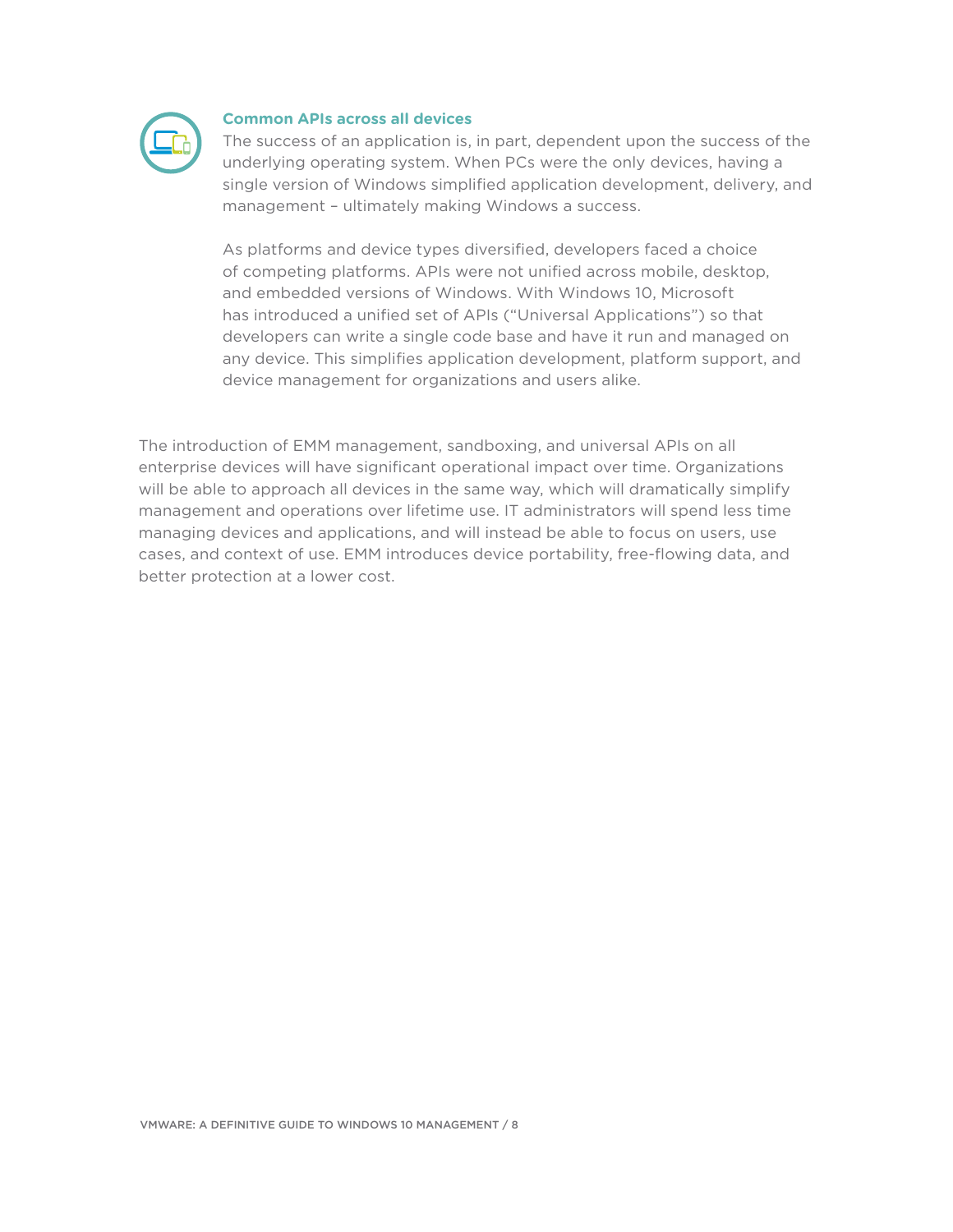### Windows 10 Management Features

Pre-Windows 10 management features were designed in an era when the rate of change for the operating system was intended to produce a static and highly standardized environment. Major releases of the operating system occurred periodically (normally every 3-4 years), with intermittent updates (via hot fixes and service packs) happening as needed.



As a result, organizations built highly standardized processes around software/ platform/image updates that typically aligned with the device refresh strategy for desktops and laptops (typically every 3-5 years). Today, this approach to management is costly, fraught with error, incomplete, and makes the deploying organization slow to react to new requirements. This all changes with Windows 10.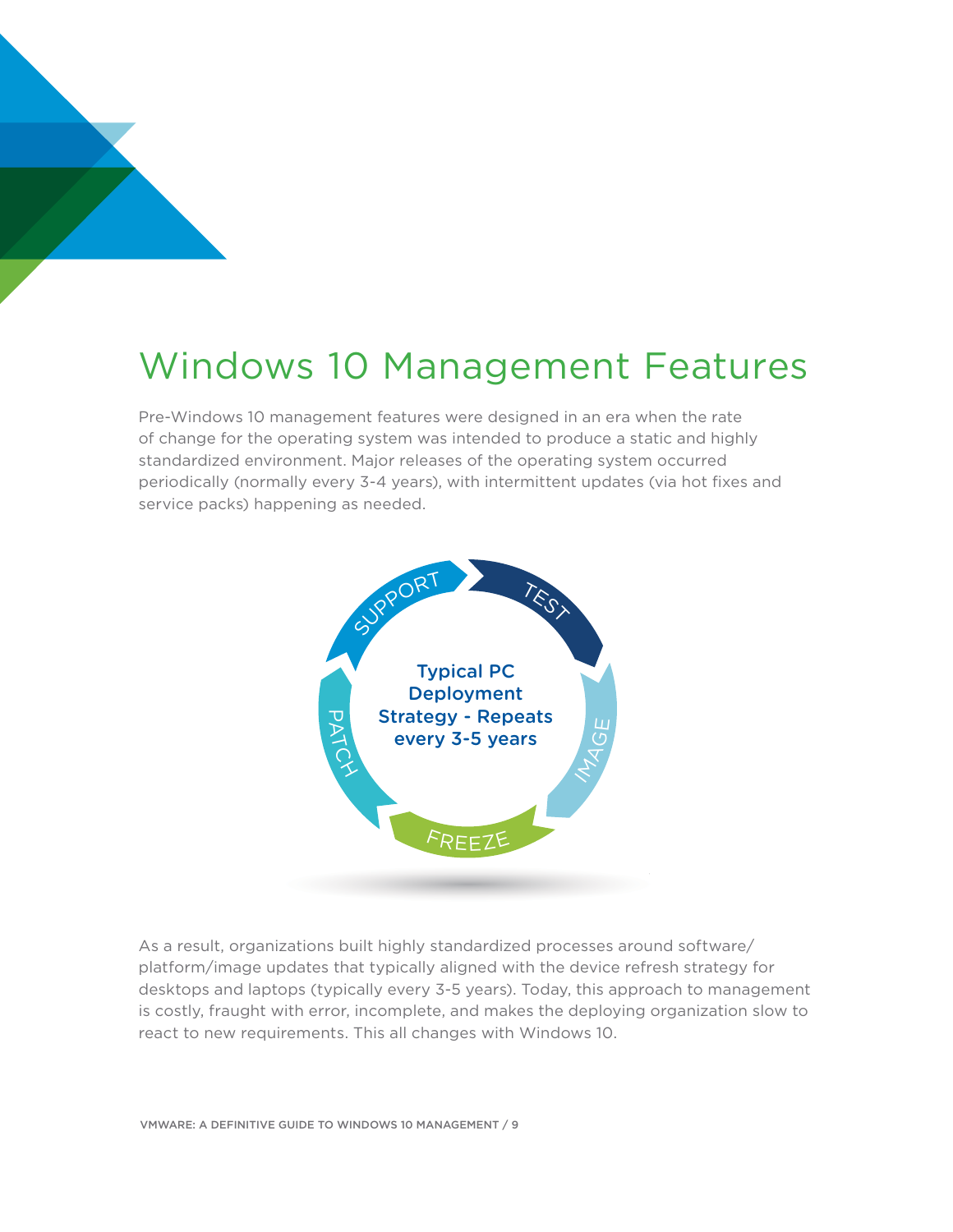### New Methods of Updates

Microsoft has made the cadence of Windows 10 updates more frequent and dynamic, where OS fixes, patches, updates, etc., are deployed in a variety of client servicing plans. This aggressive update strategy is used as a means to ensure users always have access to the latest and greatest OS features, updates, and fixes.

For many enterprises, this aggressive update strategy will not be ideal, and they will prefer to employ a more tempered approach to system updates. To help with this, organizations can pick from three different processes to maintain Windows 10 on PCs and mobile devices that require enterprise stability: the Current Branch, Current Branch for Business, and Long-Term Servicing Branch.

The Current Branch (CB) is designed for early/fast adopters of the latest and greatest, and is most valuable to consumers. New features will ship alongside security and other critical updates rather than being packaged within a future release of the OS or within a Service Pack.

Current Branch for Business (CBB) offers similar cycles to Current Branch, but is more appropriate for organizations adopting a BYOD policy for their users. Organizations using this method will receive the same critical updates that are delivered in Current Branch, but new features will be delivered at a later date. This delay will allow organizations to test new features before deploying them into production, which ultimately will improve interoperability with existing applications and infrastructures.

Long-Term Servicing Branch (LTSB) is designed for those use cases that are deemed mission critical, such as those in medical, financial, and kiosk type of deployments. As with CB and CBB, critical and security updates are delivered immediately through Windows Server Update Services. But new features are not delivered, and are instead packaged up as a future LTSB update that can be deployed when deemed ready. LTSB updates will allow organizations to receive long-term support on specific LTSB builds so that image stability can be guaranteed.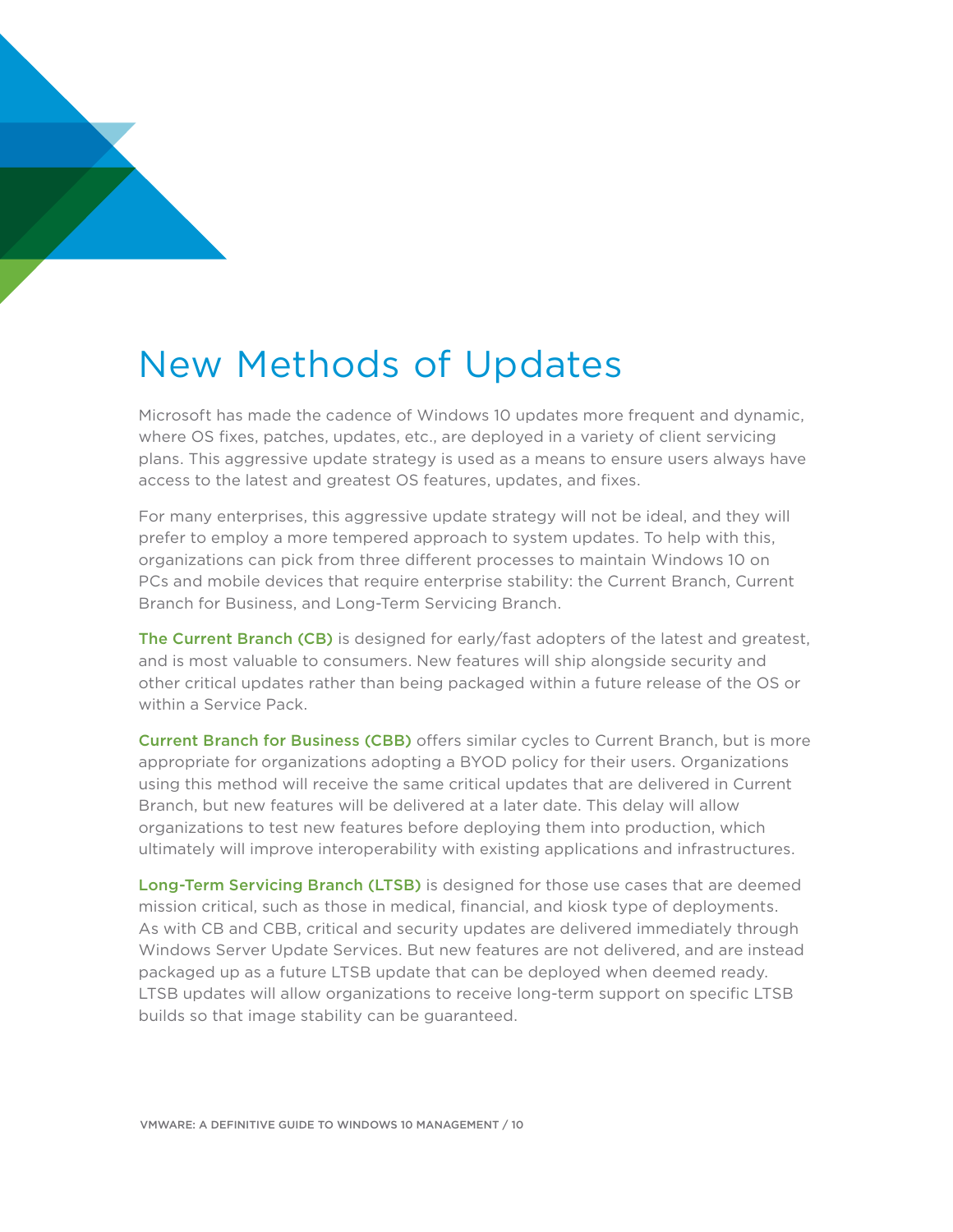### New Methods of Enrollment and Device Provisioning

Unlike prior versions of Windows, Windows 10 dramatically streamlines the process for device enrollment and provisioning. And while existing processes such as imaging and patching can be applied as they have been in the past, Windows 10 introduces new methods and tools that greatly simplify enrollment activities. Collectively, these run time provisioning tools enable users to enroll their devices simply and easily, via self-service, without the assistance of an IT administrator. They allow configuration of new off-the-shelf devices without re-imaging, work independent of network types, and are compatible with existing tools. The run time provisioning tools allow for:

#### Simplified Workspace Enrollment

This is achieved through the creation of a Provisioning Package that is a collection of settings (e.g. Wi-Fi settings), profiles (e.g. user groups, printer designations), and file assets (e.g. applications, certificates, wall papers, custom URLs) required for a given user or group. These packages are then applied to any number of devices in bulk as a first run experience, deployed via removable media, during run time, or embedded within an image.

#### Out of the Box Experience

Most organizations struggle with device proliferation and the velocity of device refreshes, and often temper the cadence of device changes in an effort to keep up with change management requirements. To help with this, Windows 10 offers an out of the box experience that allows a new device to be correctly configured and verified without the involvement of IT staff. Users simply enter their credentials and, once authenticated, receive the standard configuration.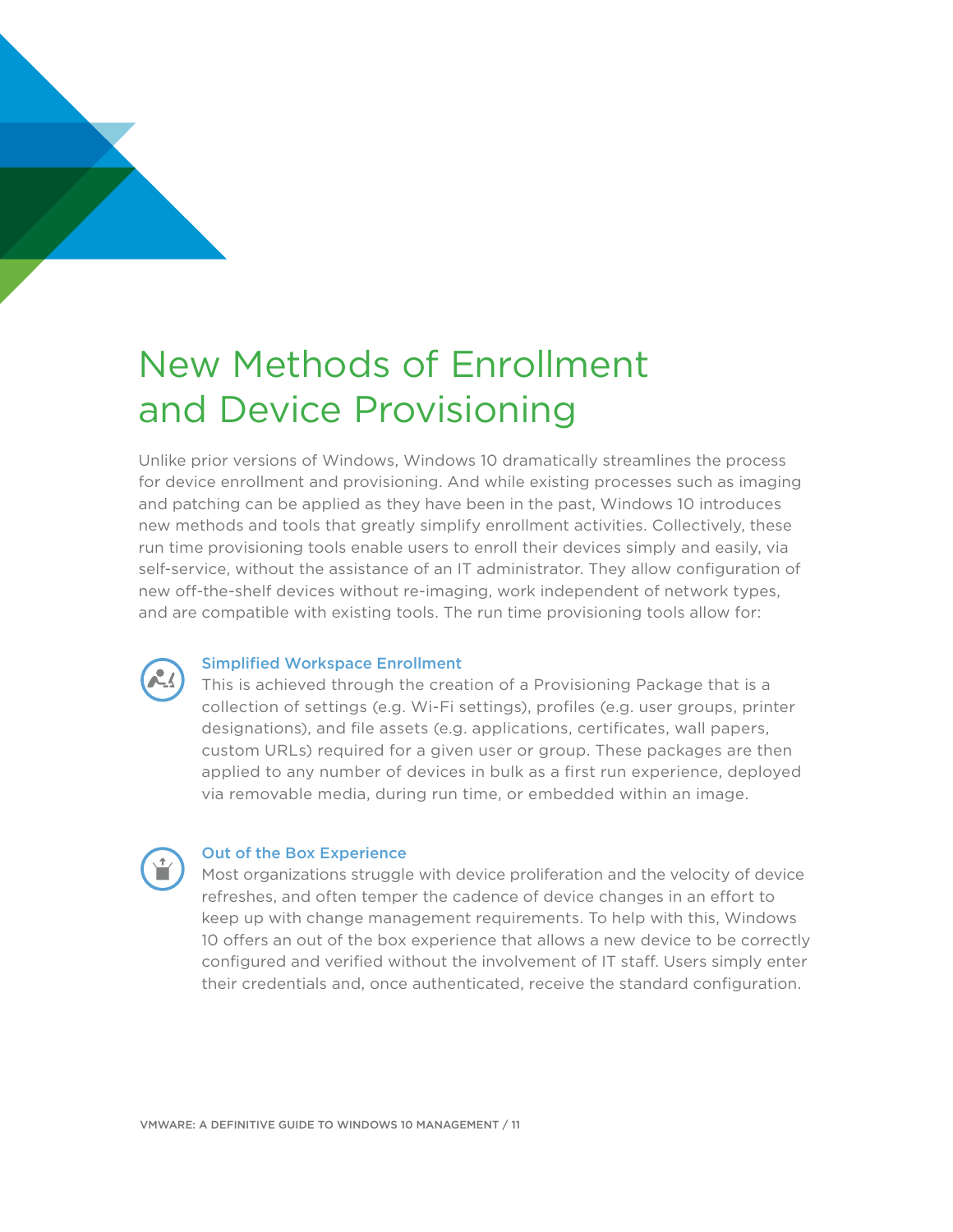

#### Over the Air Configuration

Another limiting factor for many organizations was the requirement of being on the domain in order to complete a configuration. This requirement was rather perplexing to many, as having users on the domain (especially in remote scenarios) proved difficult and inconsistent. Windows 10 removes the on-domain requirement, and users can simply enroll the device over any public or private network.



#### Bulk Provisioning

Many organizations implement application and device-based projects for large numbers of individuals at once. Normal efforts for these projects require that each device be customized based on individual needs. Bulk provisioning capabilities allow for mass enrollment of users and devices so that the operational efforts normally needed are now delivered via policy. This means that users and administrators can dynamically add or remove applications, configure and provision settings, create local accounts, domain-join devices, and enroll devices into management.



#### Peer to Peer Delivery

Organizations also struggled with the mass quantities of PCs being configured at the same time, as complete images (often in excess of 50GB) were streamed to each PC from distribution nodes on a network. This approach consumes large amounts of bandwidth and can often choke a network. Now with Windows 10, PCs can be configured to act as distribution nodes to service other devices that are nearby (such as in a branch environment) without traversing the network for the complete image.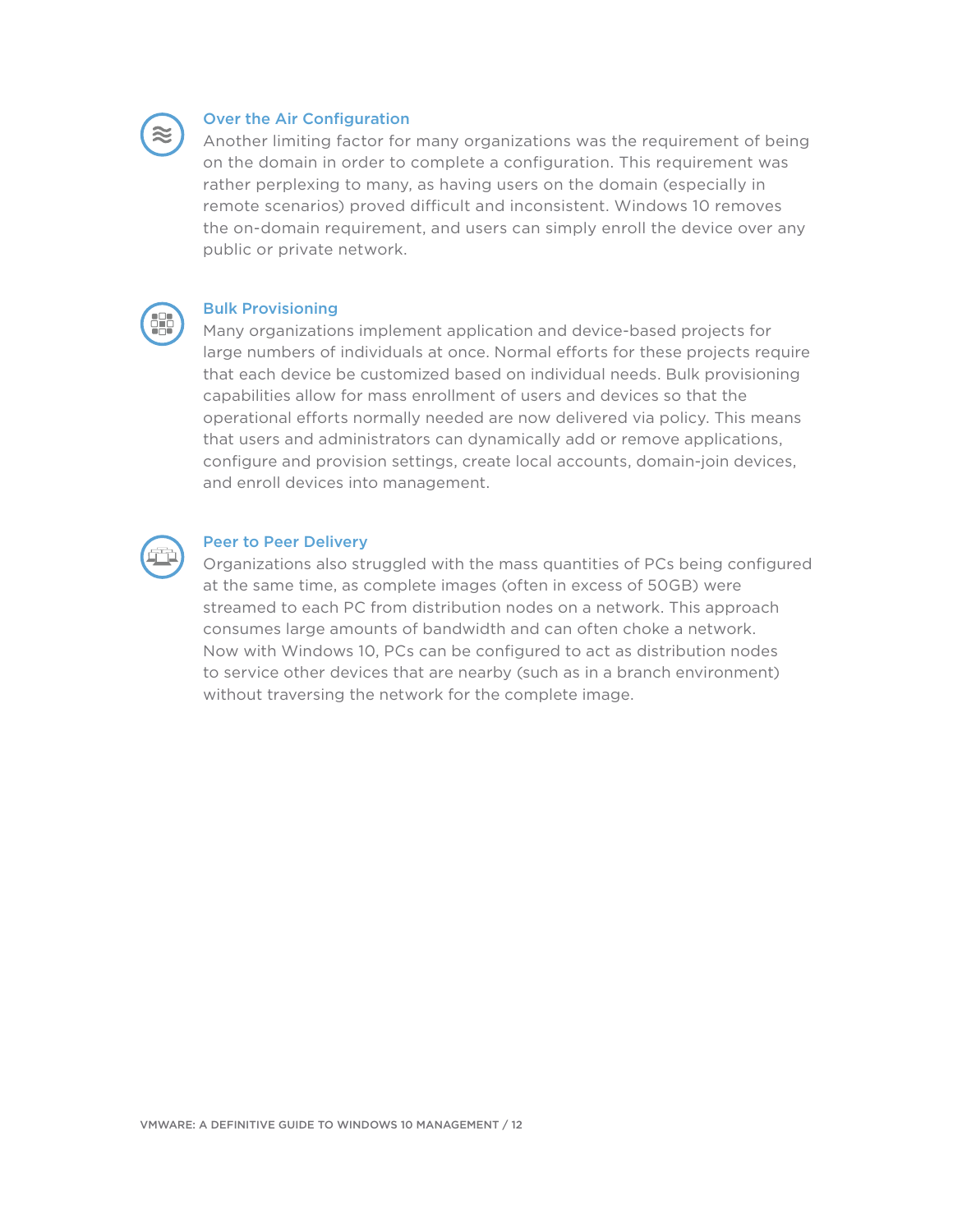### Unified Application Experiences

For many customers, the primary problems associated with PC management arise from app delivery, integration and support. These problems become more complex as organizations adopt more apps and the number of variables and configuration possibilities grows exponentially. Today's sophisticated user requires control over apps on both personal and corporate owned devices. To help solve such application integration woes, Microsoft introduced a variety of features and tools in Windows 10 that greatly assist app management. Users have the ability to install and run apps, so devices effectively support bimodal requirements (apps installed/run by users and administrators). Unified applications are designed to service administrators, developers, and most importantly users in ways that are difficult to achieve today.



#### Windows Store

Windows 10 exposes the Windows Store, which is a converged application portal that serves as a common repository for all apps – making it far more accessible than in previous versions. Developers can target applications with a single code base that offers a unified experience. The resulting applications are much simpler to deploy, and can be easily provisioned both internally and externally to the organization.



#### Business Store Portal

For many organizations, the existing PC application portfolio is rarely managed in ways that are ideal for cost and operational efficiencies. Windows 10 changes that by introducing the business store portal, which offers dramatic improvements in management in the areas of acquisition, metering, use, and reclamation. Applications can be enrolled for bulk purchase, reclaimed and recycled for use, and licensed for both on and offline use. Applications provisioned through the business store portal are available via Windows Store, third-party developed apps, and internally developed apps. The business store portal features will interest many parts of the organization, including (but not limited to) procurement, asset managers, audit, and IT administrators.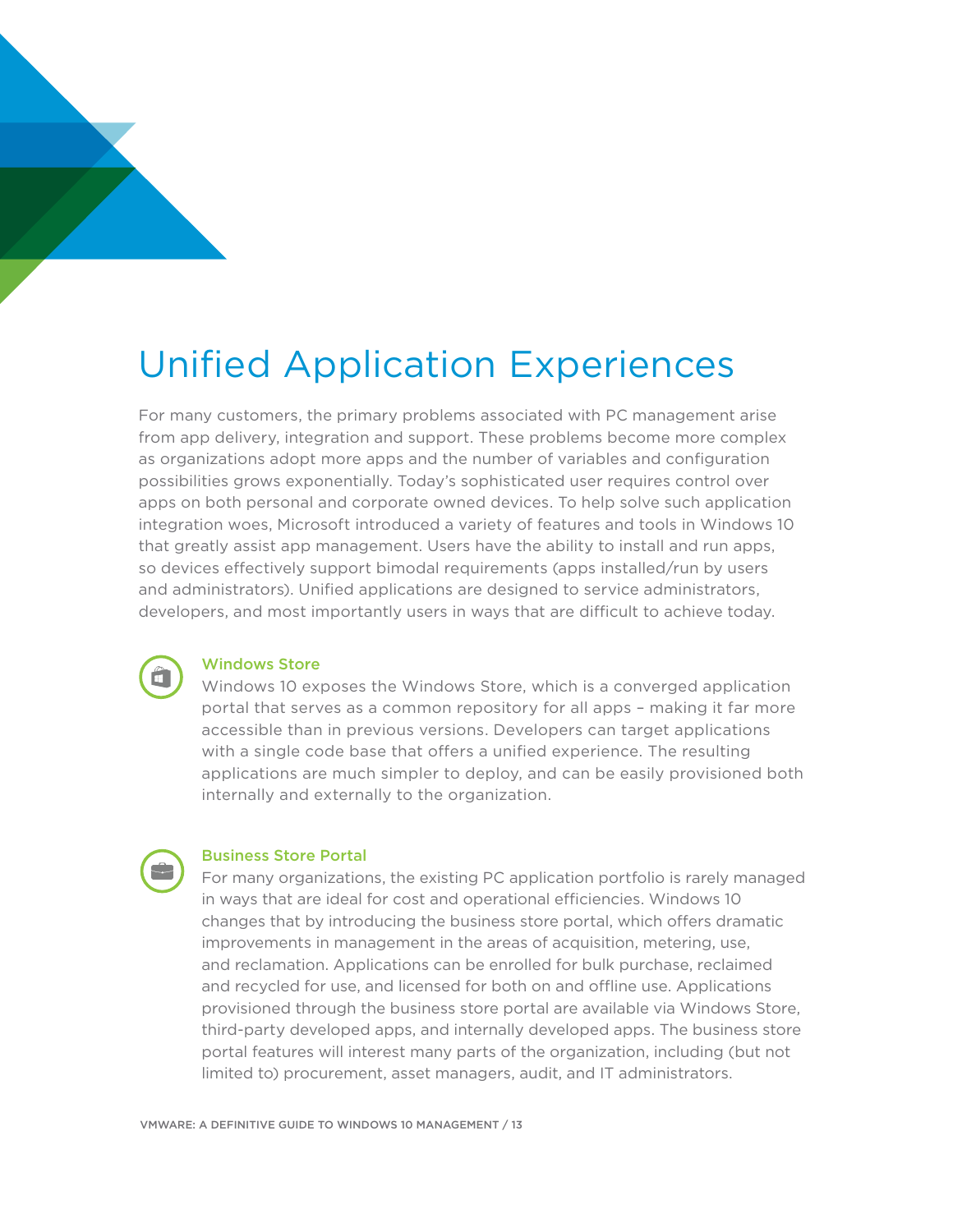

#### Unified Application Catalog

With Windows 10, Microsoft consolidated the application install experience by giving EMM providers the ability to install desktop applications along with native and web applications. The unified application catalog gives organizations the ability to deliver applications from any location, including locally installed universal applications, classic windows apps, cloud applications, web apps, reverse seamless VDI applications, and published applications using Remote Desktop Server Host (RDSH).



Having a unified app catalog is a requirement for many organizations today. Under Windows 10, IT administrators have the option to auto-provision their users, or allow users access to the catalog in self-service mode, where the application portfolio is customizable by the user. Users can also view, browse, search, and install applications defined by their administrator based on their role and user group.



#### Software Distribution

Windows 10 also allows for a wide variety of software distribution mechanisms that are either new or enhancements of existing techniques. These include:

- Remote delivery of applications, files, and commands
- The deployment of an enterprise application catalog
- Local network distribution from down-stream relay servers
- Enhanced logging used for installation and execution
- Conditional installation based on network, schedule, or power
- Automated workflows for product installation
- Remote execution of scripts and complex packages

The benefits of these software distribution options include the delivery of all applications via a unified catalog, increased capabilities involving software inventory, and an inventory that supports modern app delivery.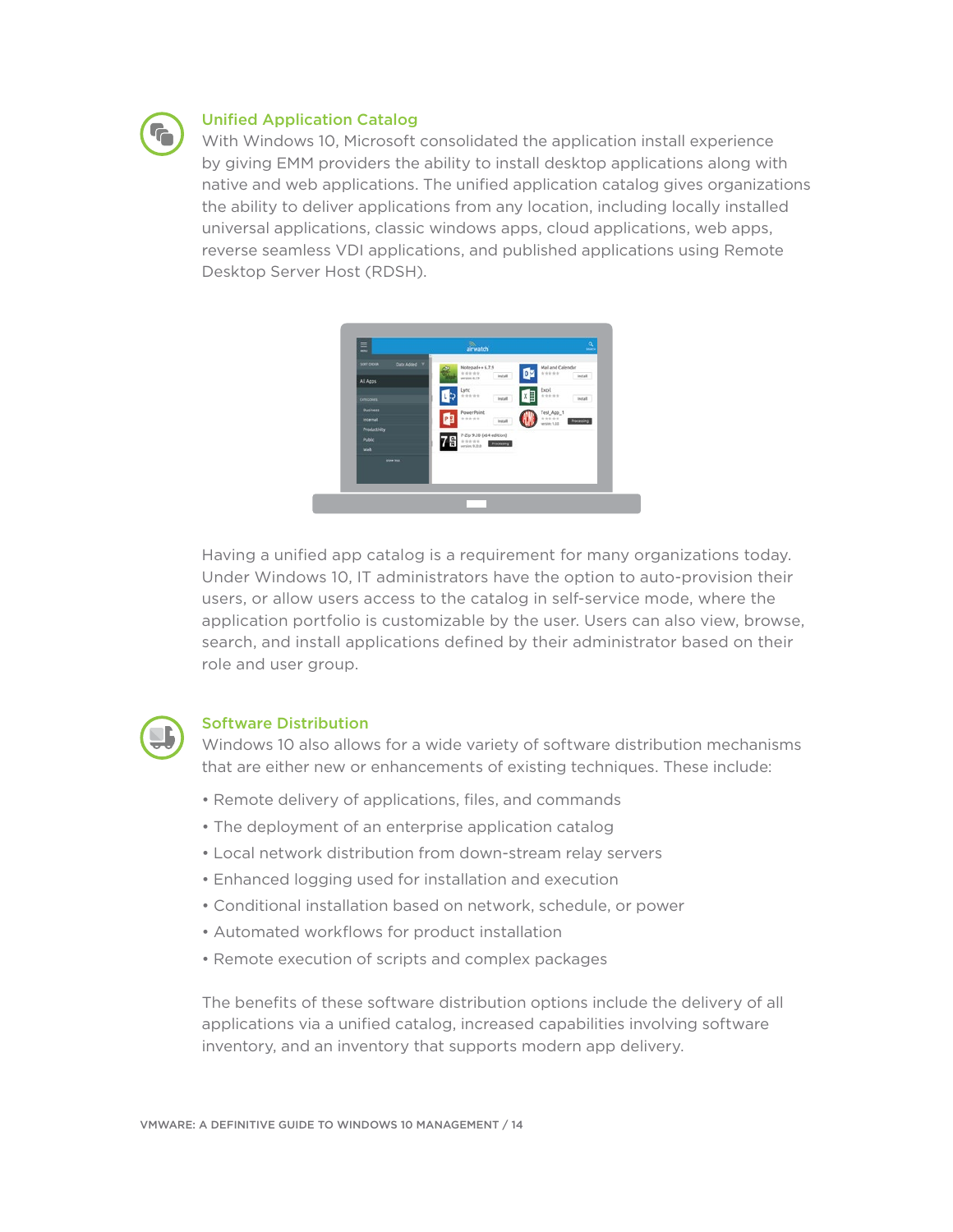

#### Classic Windows Applications

Windows 10 offers compatibility with Win32/Win64 applications. This means applications written for prior versions of Windows 7 and 8, and 8.1 can migrate to Windows 10 with minimal effort. Most organizations will perform regression testing as part of their effort, but will find that the amount of effort will be significantly less as compared to migration work required moving from Windows XP to Windows 7. Organizations can also provision classic Windows applications using existing PCLM (or other tools, such as PowerShell and login scripts) under Windows 10. Disk imaging, patch Tuesday, and software distribution tools, which are common today will work without incident in Windows 10.

Organizations also have the option of delivering entirely different versions of Windows on Windows 10 devices using a variety of technologies such as leveraging a type 1 virtual machine (VM) on the same device to provision an older version of Windows. Organizations can also deploy different versions of Windows by installing them on virtual machines as part of a VDI experience (with tools such as VMware's Horizon 6); users simply remote into the VM running Windows XP/7 etc. from a Windows 10 device. Customers will now have the opportunity to embrace cloud-based services for the purpose of using desktop as a service (DAAS). DAAS providers (such as VMware's Horizon Air) offer both legacy as well as Windows 10 access to their customers.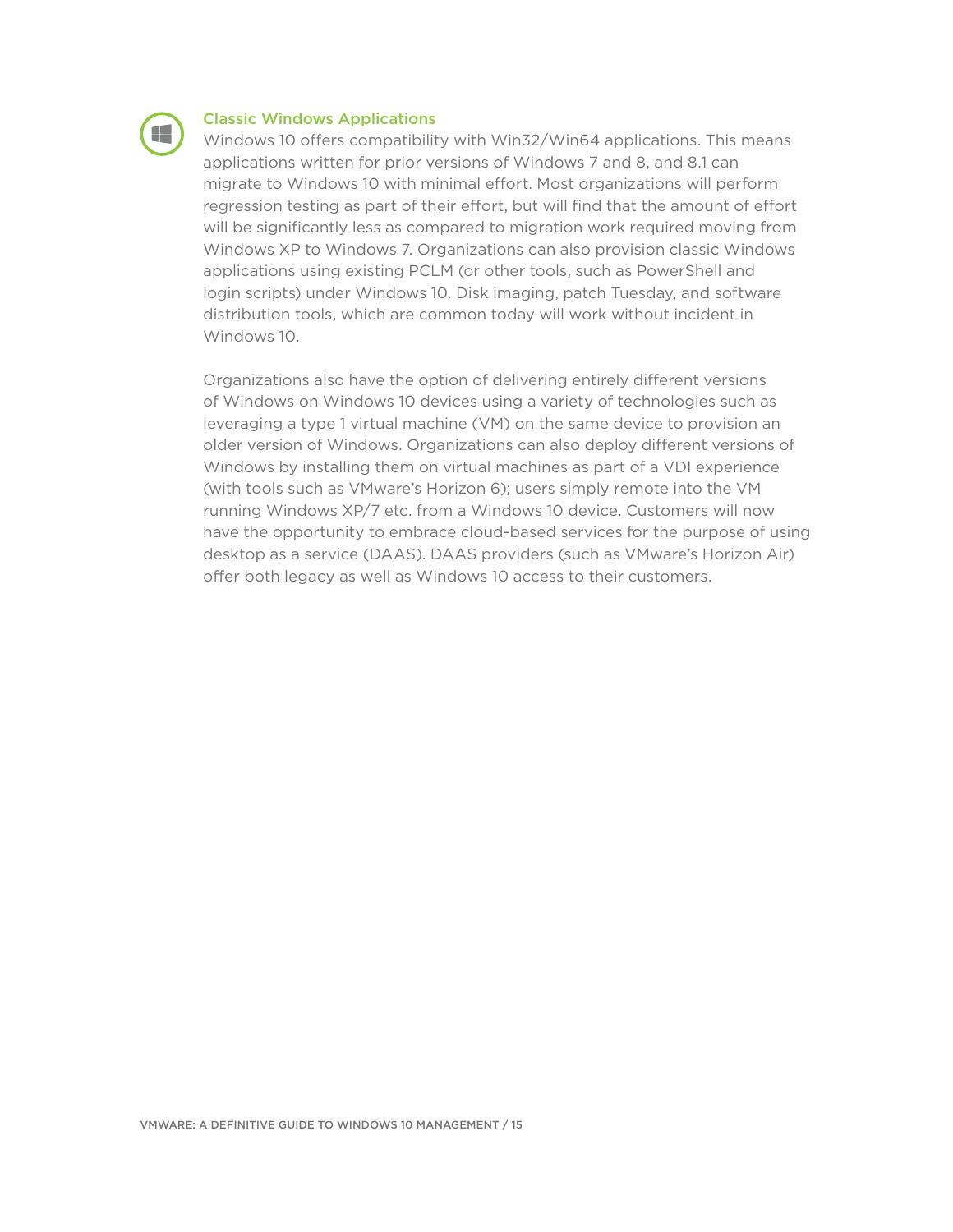### Domain Joined Management

Windows management has primarily centered around managing PCs (both desktops and laptops) through group policies that were "on the network" in a domain-joined way. And while this approach works well for PCs that are on an enterprise network (e.g. campus environment, branch office locations), increasingly devices off the network (predominantly traveling workers) needed to invoke a VPN in order for the device to be properly managed. Administrators often use VPNs to restrict and protect enterprise resources and isolate access to the infrastructure.



Windows 10 changes the domain-joined requirement by changing the focal point of security and access away from the network and onto the device. This approach allows organizations to protect corporate data at the device level where proper device attestation can be performed. In today's EUC environment, relying on VPNs and standard access methods and devices provides an incomplete and haphazard solution to the dynamic world of device diversity and BYOD.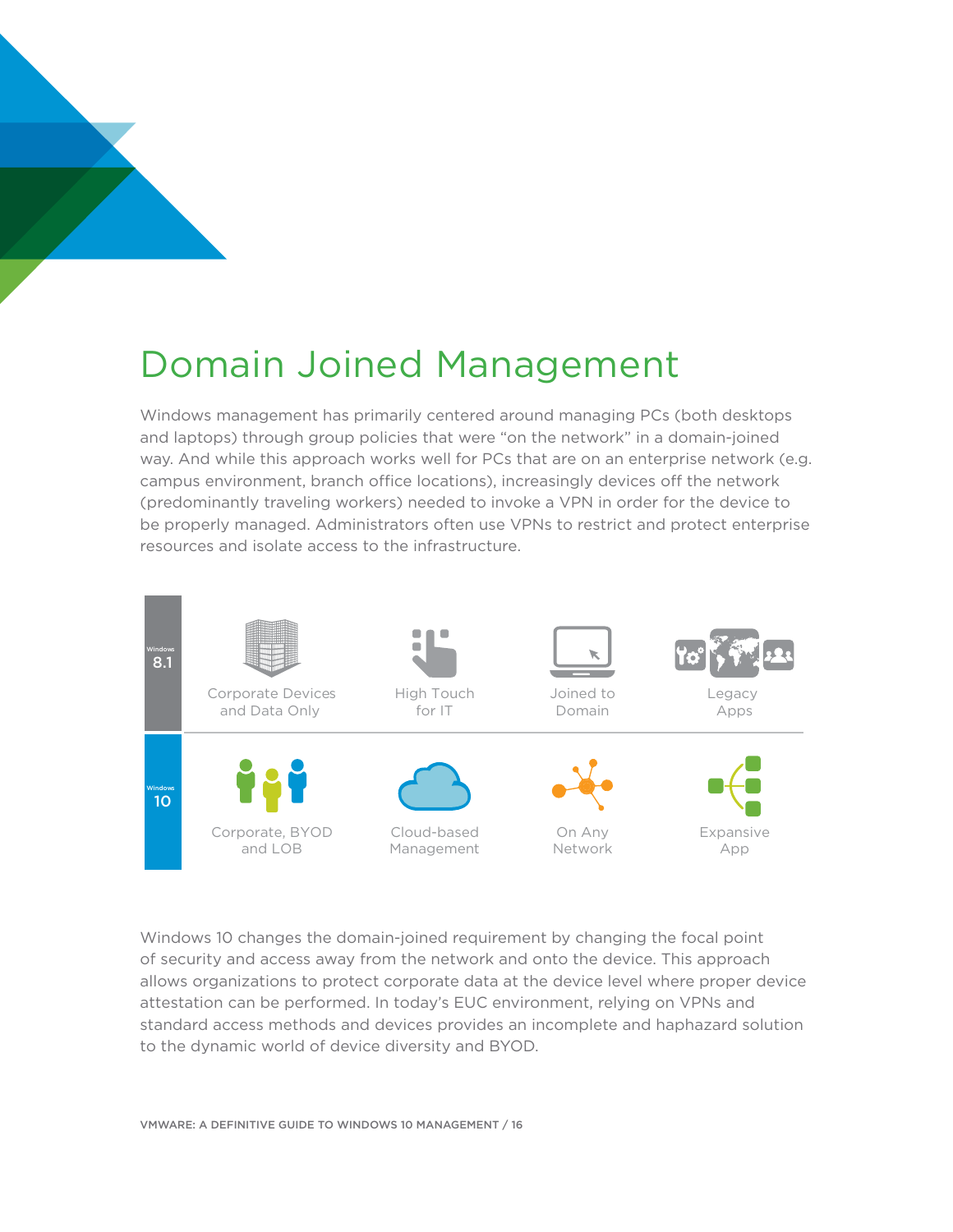### Application Delivery

Applications are the life-blood of any organization and user; these tools allow for the creation of content, processing of work, and serve as the conduit to organizational growth. As organizations expand and evolve, so do application delivery requirements. Delivering applications in today's dynamic and fluid world need to be available at anytime, on any device, and across any network. As a result, most users require access to local apps, hosted apps, SaaS apps, classic apps, and cloud apps.

#### Universal Applications

One of the design goals that Microsoft established for Windows 10 is to increase the relevancy of Windows across different devices so that the OS can be used on desktops, laptops, smartphones, tablets, gaming platforms, and other devices. To accommodate this, Microsoft introduced the concept of universal applications. This is a new set of development primitives that allow applications to have commonality across all devices. For the developer, this means writing a single code base that can run on virtually any Windows device. Universal applications can be provisioned right to the device and can also be made available via the Windows Store.

#### Classic Windows Applications

Classic Windows applications (Win32 and Win64) constitute the majority of the application portfolio for most organizations. This portfolio can number in thousands for some large and complex enterprises; the applications are the foundation of a user's productivity. Microsoft made sure that the vast majority of classic Windows applications can easily migrate to Windows 10; in the rare case where it cannot run Windows 10, the OS gives notification of any incompatibilities prior to completing an in-place upgrade. Classic Windows applications are installed as they were before using exe's, MSIs, batch files, and scripts.

#### Cloud-based Applications

Cloud-based applications, such as those via SaaS providers (e.g. Salesforce.com) can easily integrate into the Windows 10 application catalog. Software providers can submit their applications to the Windows Store for signing so customers can reliably access cloud applications without incident.

#### Hosted/Remote Applications

Windows 10 can also remotely connect to published RDSH (Remote Desktop Server Hosted) applications residing on Horizon, XenApp, or Terminal Services servers. Highly standardized environments (e.g. call centers) with a fixed and finite need from their applications traditionally use these. Many clients will continue to use older releases of Windows while they test Windows 10 on devices by configuring Windows 10 devices to access to VDI-based desktops running legacy Windows (XP, 7, 8) images. These VDI environments can be provisioned on-premises or via service providers (aka Horizon Air). As VDI environments continue grow, Windows 10 devices will become more commonplace because of BYOD scenarios.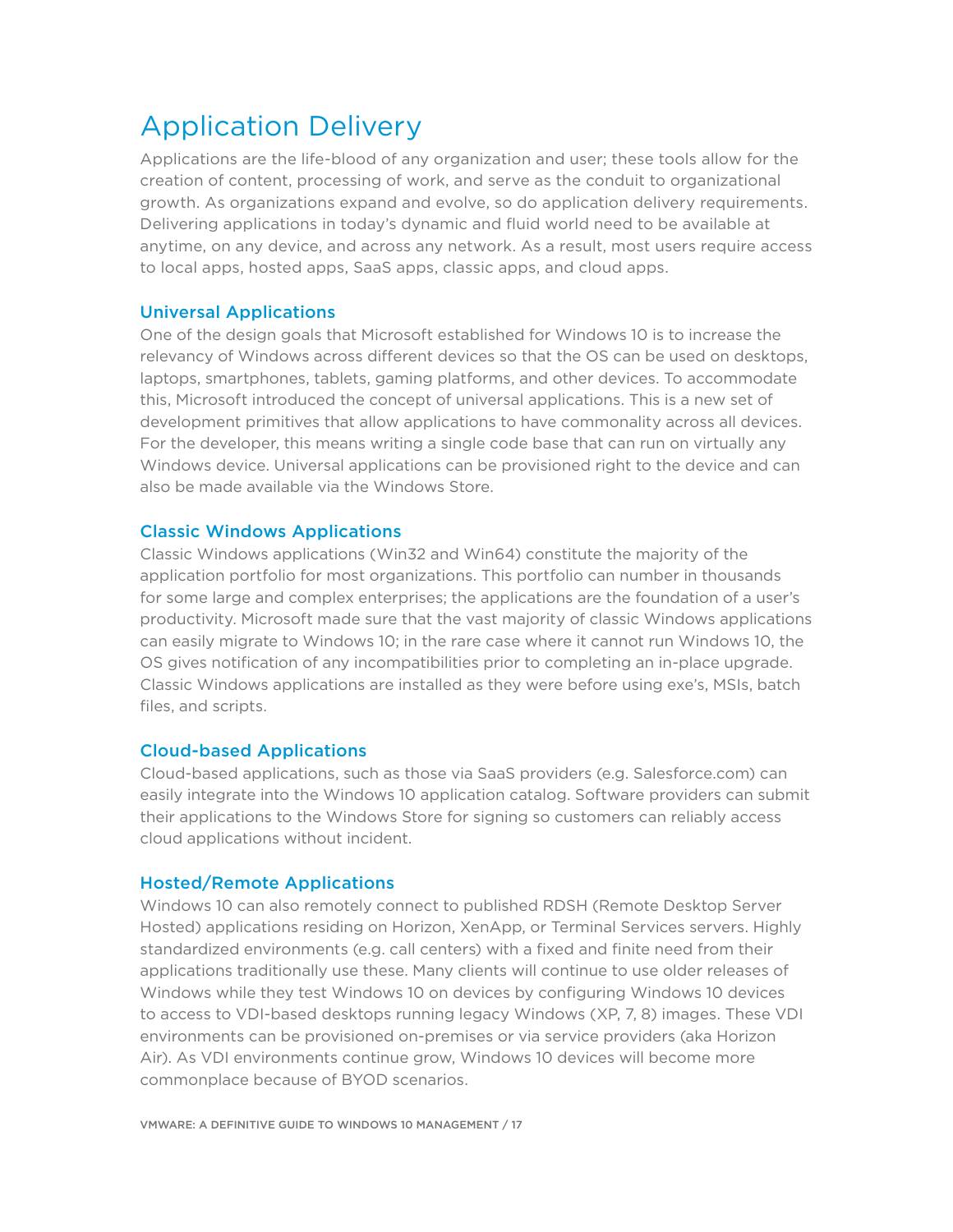#### Identity Management

As application, device, and network access continues to diversify, there exists an increased capability for the delivery of a simple, easy, and secure way to access applications and data.

- Multiple user credentials
- Diverse delivery infrastructures
- Multi-factor authentication
- Binary access
- Diversity of device controls

### Today's Identity Problem

Most enterprises today have at least one or two SaaS apps in use. Typically, a line of business owner manages app provisioning and user-access manually. At best, they may coordinate with IT for help desk and ticket management for new-user onboarding, separation, or password resets. While this might be OK for one or two SaaS apps, many enterprises are now deploying their third, fourth or fifth app, making the proliferation of user credentials overly complex. This complexity risks compliance and security as no one in IT can guarantee what employees have access to which apps, or what data might be saved on unmanaged, unencrypted devices. Identity management capabilities within Windows 10 make dealing with access and security across app types, networks, services, and data significantly more manageable. It does this by enabling:



#### Enterprise Single Sign-On

Simplify business mobility with included identity provider (IDP) or integrate with existing on-premises identity providers so you can aggregate SaaS, Native Mobile, and Windows 10 apps into a single catalog.



#### Self-Service App Store

Build a branded self-service app store so employees can subscribe to applications across devices with automated or manual provisioning.



#### Identity Management with Adaptive Access

Establish trust between users, devices and the hybrid cloud for a seamless user experience and enable powerful conditional access controls leveraging third-party device enrollment and SSO adaptors.



#### Enterprise-Grade Hybrid Cloud Infrastructure

Leverage VMware Identity Manager, the same identity management solution as vCloud Air and vCloud Suite, in the most advanced data centers and private clouds.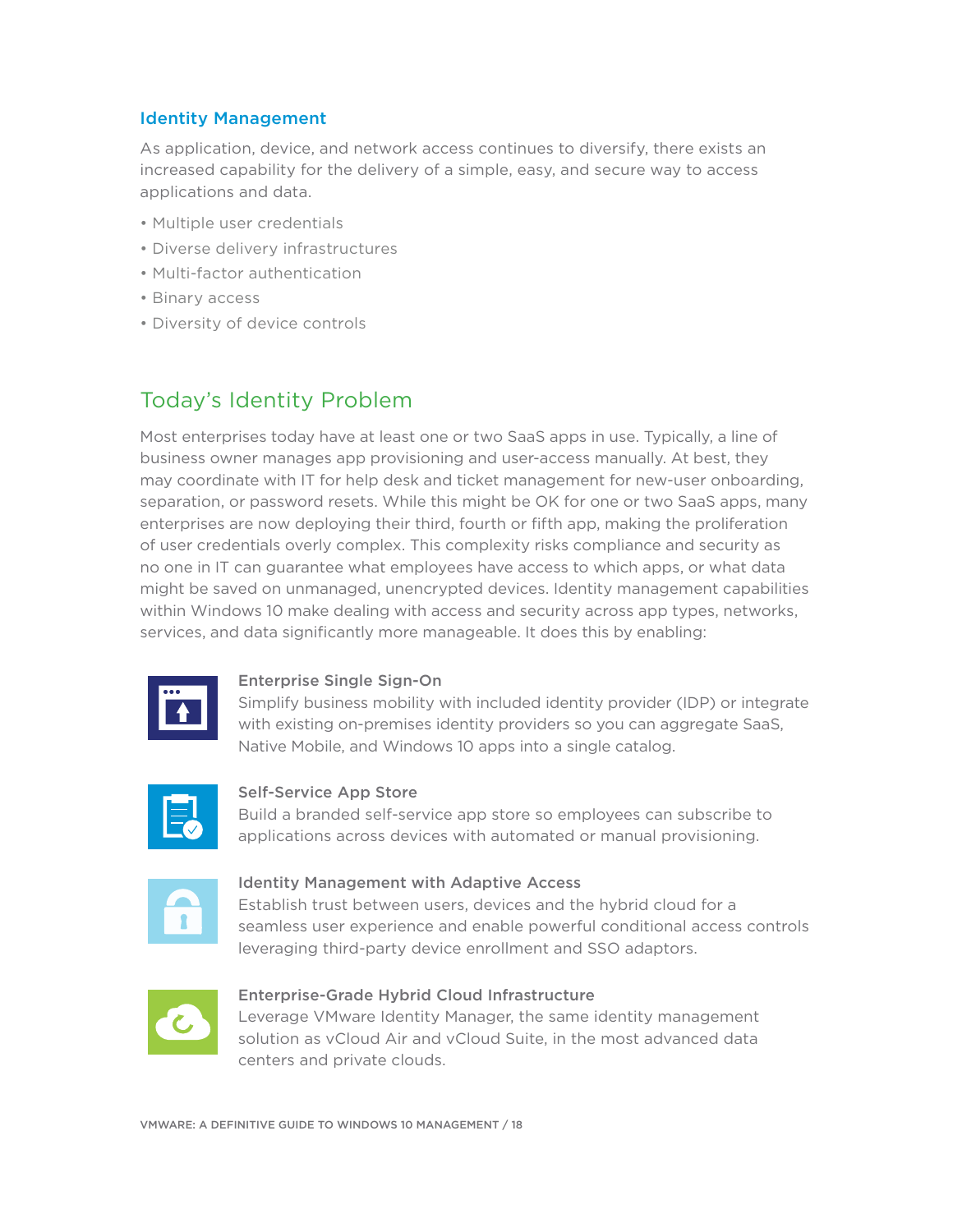### **Security**

The growth in security breaches continues to be an ever-present issue for every organization. These threats are very real and have the attention of CIOs today. Most attacks happen as result of improperly configured PCs or because users unknowingly expose their devices by downloading payloads or launching web pages that infect a system. Further, older releases of Windows were never designed to fully address the wide variety of spam, malware, or phishing that plague organizations today. Organizations also struggle balancing risk management, governance, and other security initiatives that impact business goals. Windows 10 ushers in many new changes that help address security and data concerns that exist with pre-Windows 10 environments:



#### New **Technology**

| <b>Identity Protection</b> | Theft of passwords<br>possible/likely;<br>multifactor too complex                             | Multifactor authentication is<br>native and easy                                                  | Windows Hello<br>Microsoft<br>Passport                               |
|----------------------------|-----------------------------------------------------------------------------------------------|---------------------------------------------------------------------------------------------------|----------------------------------------------------------------------|
| <b>Data Protection</b>     | Disk encryption complex<br>and difficult often<br>requiring third-party<br>integration        | Disk encryption enabled<br>by default; cross DLP<br>functionality between<br>Windows, Cloud, apps | BitLocker<br>Enterprise Data<br>Protection                           |
| <b>Threat Resistance</b>   | Thousands of malware<br>threats on a daily basis;<br>AV can't keep up                         | Malware become irrelevant;<br>Windows will only run<br>trusted apps                               | Device Guard<br>Windows<br>Defender                                  |
| <b>Hardware Security</b>   | Device integrity nearly<br>impossible; malware<br>attacks holes in<br>hardware configurations | System integrity maintained<br>through hardware; hardware<br>no longer exposed to<br>malware      | Secure Boot<br><b>TPM</b><br>Virtualization<br>Health<br>Attestation |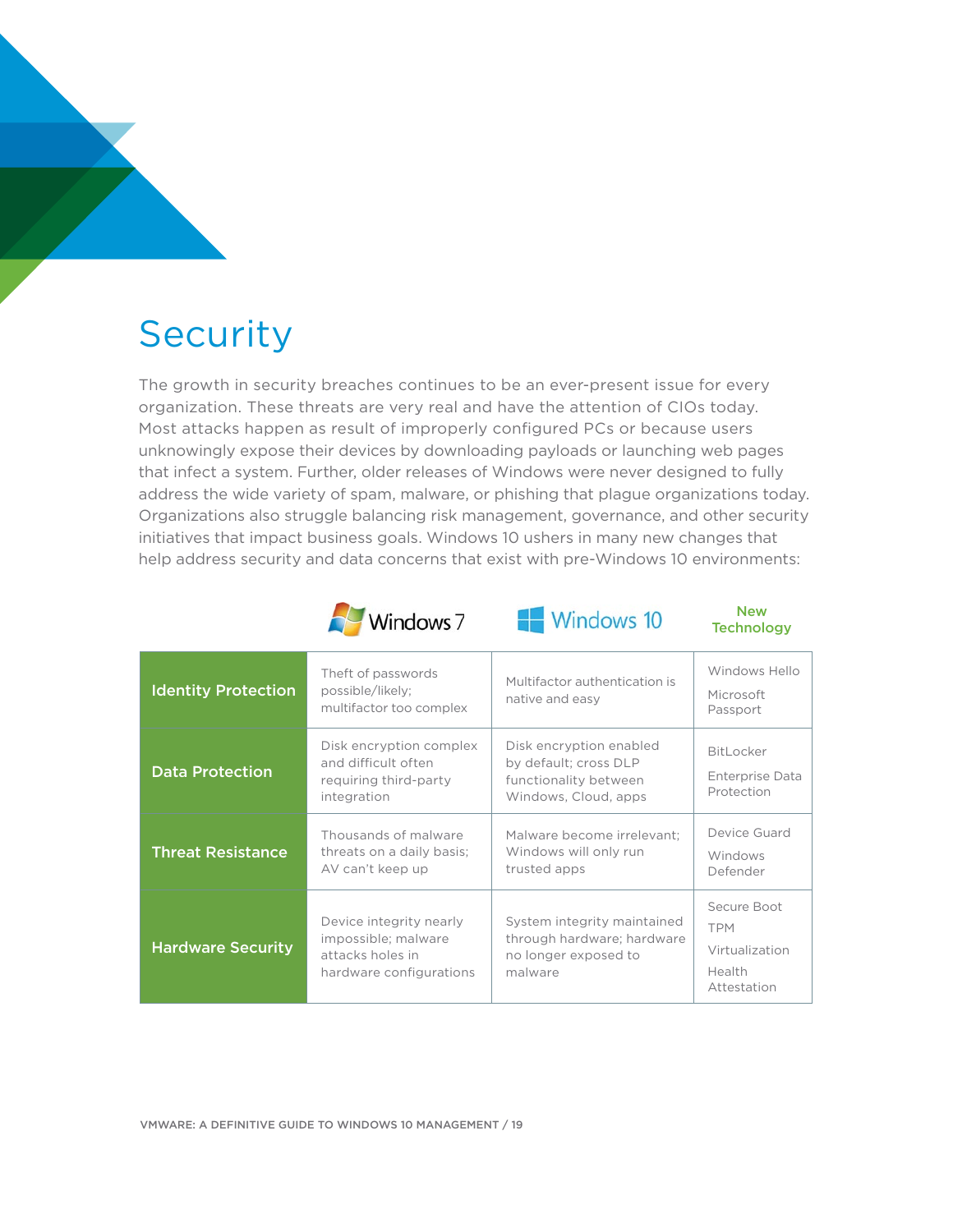The underlying philosophy for Windows 10 security is that all applications must earn trust before they can be used. This means a multitude of mechanisms are in order including protecting the device, application, transport, and scenario where applications can be executed.

Microsoft has introduced several advanced security and data loss prevention (DLP) features with Windows 10. One of the new features is Device Guard, which gives organizations the ability to lock down devices against malware. Secure Boot updates only allow trusted software to load when a device is turned on, while Health Attestation allows IT to determine the health of a managed device and take necessary compliance actions as needed.

Windows Hello leverages biometric capabilities for fingerprint, iris, and facial recognition as a means of completing a two-factor authentication (along with user ID and password credentials). Microsoft Passport replaces passwords with a private key available solely to its unique user.

Windows 10 DLP solution is Enterprise Data Protection (EDP) and protects data at the file-system level and is user transparent. EDP can differentiate between personal and corporate data on the device by classifying data by:



#### Tagging of Data

Enterprise data is tagged and classified based on a variety of attributes including IP address, email domain, internal resources (e.g. file shares).



#### Policy Levels

Policies are configured to establish how data is handled, including encryption, blocking, and auditing. Organizations can use this to track where files are, who accesses them, and what can be done with the files.



#### Defining Privileged Apps

Apps are configured with privileged levels to handle enterprise data.



#### Per-app VPNs

Apps establish which applications can access internal services independent of other device restrictions.

Windows 10 also enhances many existing EMM security features (such as white-listing, black-listing, encryption, antivirus configuration, passwords requirements, and certificate management). These features dramatically improve an organization's capability to more proactively manage devices in ways that offer better security at lower cost and higher user SLAs.